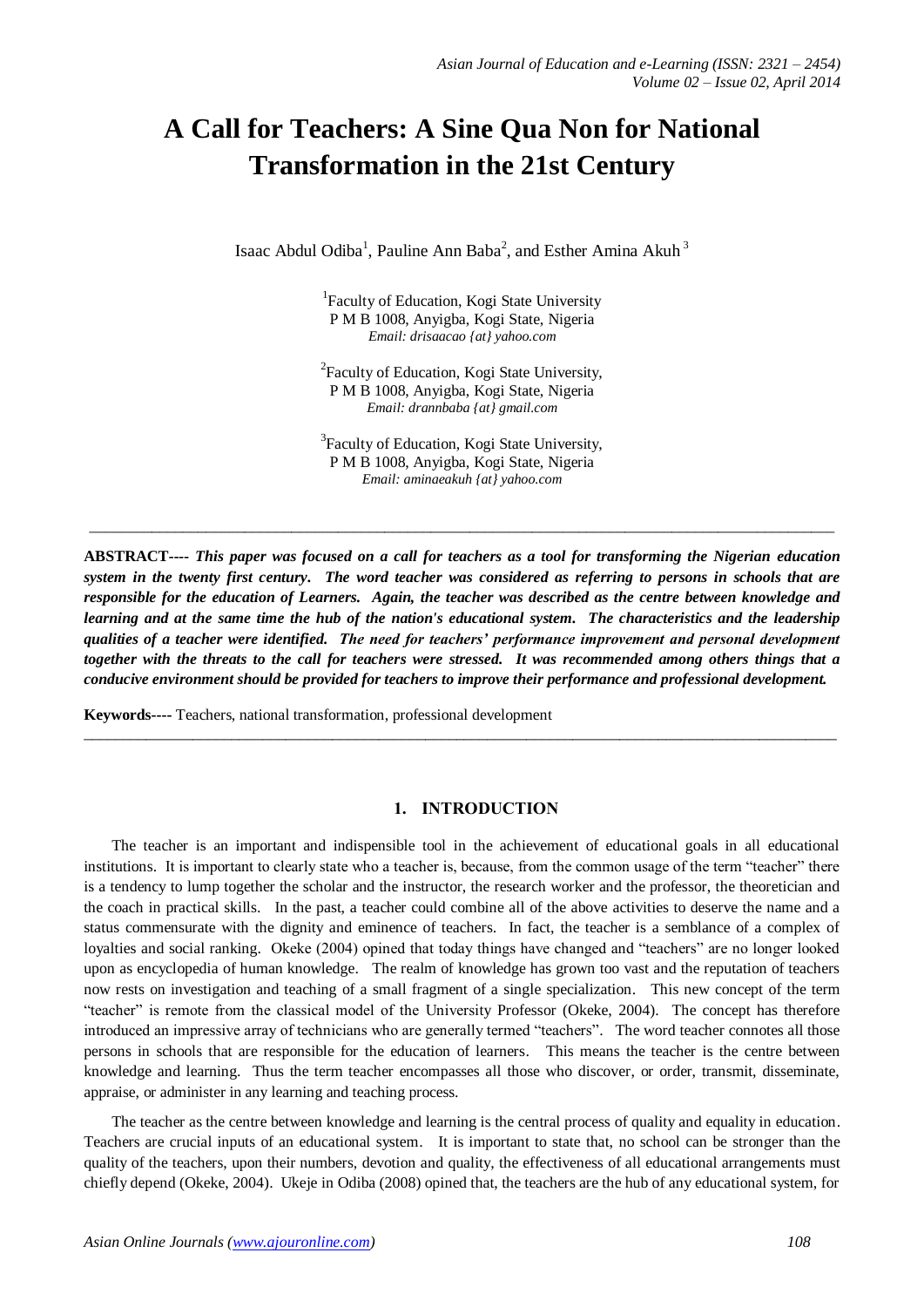the schools cannot be better than their teachers. The teacher is the implementer of the national education curriculum. His / her role among others include inculcating positive values and attitudes in students, guiding them towards the discovery of new knowledge, exposing them to useful skills, counseling them on personal and societal issues. Above all the teacher has the responsibility of moulding and equipping the students to fit into the society and any political environment, equips them with the necessary orientation in terms of attitude and values to cope with challenges, and give them the skills that will make them functional contributors to the economic development of the society.

The kind of teachers the paper is addressing is more than numbers and it is not just about the supply of teachers in a given system. In recent times, so many people find themselves in our educational sector as teachers, the one million naira question one might ask at this point is, who are the real teachers in our educational institutions and secondary schools in particular? How do we isolate professional teachers from the non professionals? The answers to these questions are not farfetched as attempt would be made to identify some of the characteristics of a teacher. Okeke (2004) and Odiba (2008) opined that, the following are some of the characteristics of a teacher.

- 1) High professional and academic ability and qualification;
- 2) Interest in and aptitude for teaching;
- 3) Prior professional education and training;
- 4) Sound professional attitude;
- 5) Grasp of subject matter;
- 6) Balanced mental health and emotional stability;
- 7) Good quality voice and speech,
- 8) Good physical appearance and
- 9) Suitable personal qualities like kindness, self control, firmness etc

In the same vein Nacino-Brown in Okeke (2004) contended that the qualities of a professional teacher are as follows:

- a) Mastery of the subject taught,
- b) Understanding of the basic principles of children's growth and development,
- c) Good general knowledge,
- d) Knowledge of methods and techniques;
- e) Positive attitude to work
- f) Willingness to adapt his or her teaching to local needs, taking into account the materials, available, and
- g) Courage to struggle for better standard and conditions in the school.

The kind of teacher this paper seeks to address is the one assumes leadership position in the classroom. The leadership qualities of the teacher put him ahead of the students in the classroom. Farrant (1980), contended that the teacher should as much as possible possess the following leadership qualities;

- 1) Authority: those who possess the natural gift of authority can control people simply by force of personality. The teacher is given authority by virtue of his position but it is better that he maintains it by earning the respect of his pupils than by insisting on it by right.
- 2) 2) Competence: teachers as leaders require a general level of competence to save them from embarrassing failure in the skills their followers must perform.
- 3) Decisiveness: good leadership requires an ability to make wise decisions and to act without hesitation in respect to them. This very much depends on confidence and sound judgment exhibited in a given situation.
- 4) Drama: every leader must possess a sense of what is dramatic and be able to create scenes that grip his followers and stir their imagination.
- 5) Energy: effective leaders reveal capacity to work tirelessly for a long time as is needed to achieve success in the object of their efforts.
- 6) Enthusiasm: teachers as leaders of instruction must have an inner passion for the cause which is infectious, arousing enthusiasm in their followers that is difficult to dampen.
- 7) Humility: the humility in an individual qualifies him for greater support and cooperation in any organization.
- 8) Humour: humor reveals itself in pleasantness, cheerful fullness, friendliness, a sympathetic, and understanding manner towards events.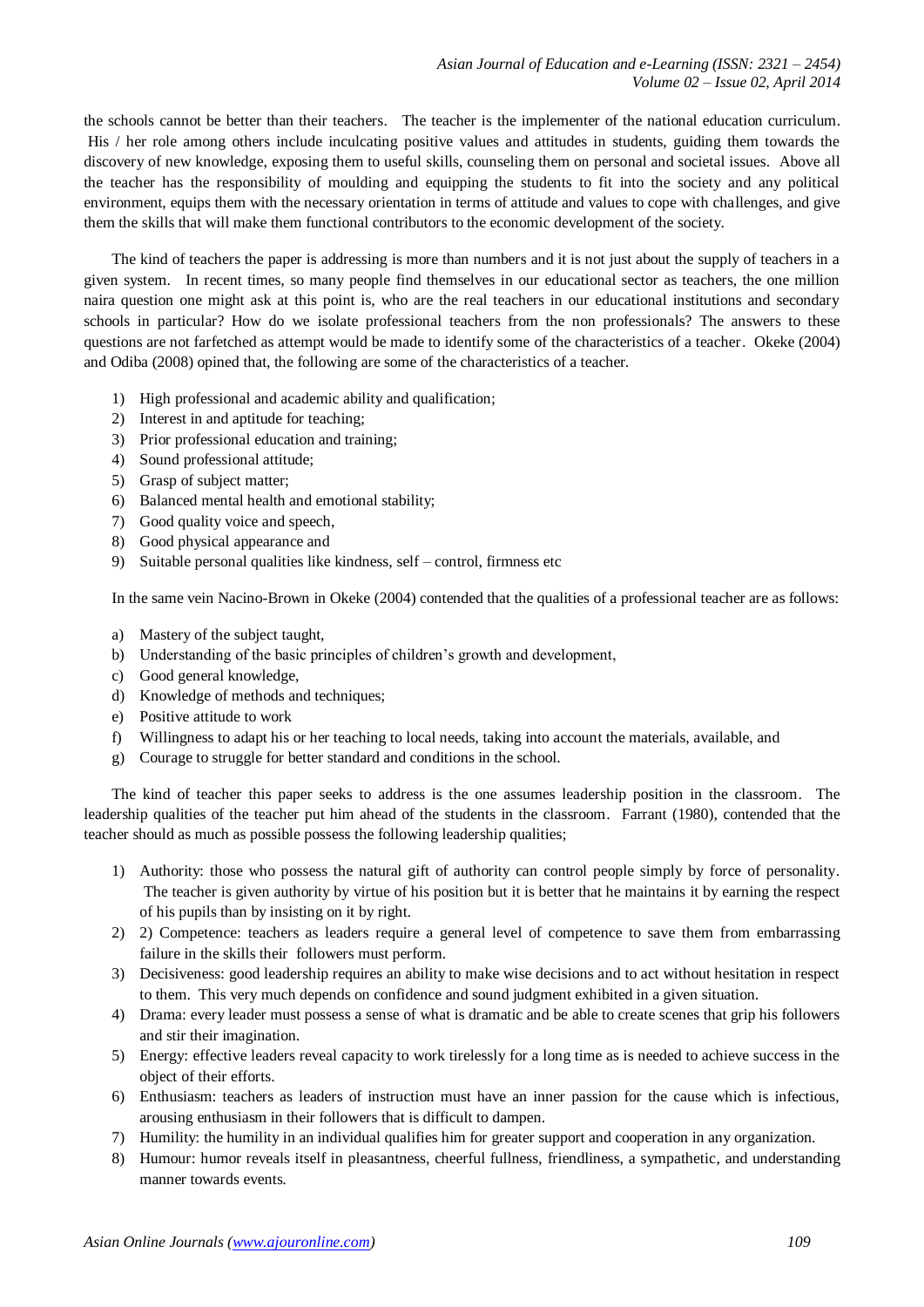- 9) Imagination: an inspiring leader fascinates because he overflows with fresh ideas. He also has a way of firing the imagination of other people so that they too become sparred with enthusiasm.
- 10) Initiative: followers wait to be told what to do. Leaders recognize when action is needed and implement it without hesitation.
- 11) Integrity: a good leader inspires trust. He does not pretend or try to conceal his true nature or activities and always tries to give of best whether or not people are watching him.
- 12) Loyalty: leaders not only expect loyalty from their followers but give loyalty to them. When there is a conflict between personal and group loyalties, the good leader gives precedence to the later.
- 13) Perseverance: the successful leader faces difficulties with a determination that refuses to accept defeat. He will try and try until he overcomes them. Type of leader does not take no for an answer. He demonstrates what is called shameless persistence.
- 14) Responsibility: good leaders are conscious of the responsibility they carry by reason of their position; they are therefore considerate both of the people entrusted to them and the materials or equipment committed to their charge.
- 15) Self control: a person who lacks self control is not fit for leadership. It is a characteristic that has to be learned and practiced until it becomes a habit.
- 16) Single-mindedness: no person can act as a leader who is easily distracted from his policy or chosen course of action.

It is important to state that the public place high premium on the activities of the teacher. For instance the public normally would expect his teacher to exhibit leadership in helping the school to actualize its goals including fostering school - community relations. High demonstration of professionalism is required in the activities of the teacher and this could be epitomized in the demonstration of certain traits. According to Ogunsaju (1983) the teachers should exhibit the following traits:

- 1) An active interest and noticeable pride in being a member of the teaching profession.
- 2) A positive approach toward the status of the profession and gains made toward professional status.
- 3) A willingness to do the" extra" expected of the strongly motivated individual.
- 4) Interest in working with fellow educators and citizens to solve educational problems and to plan for improvement and evaluation.
- 5) Academic advancement in general degree work and also within the particular field of the educator's responsibility.
- 6) Willingness to endure temporary setbacks while working towards long range improvements.
- 7) An instance (when deserved) on recognition as professional in matters of
- 8) Student-teachers-supervisor teacher, citizen-educator and other Personal relationships.
- 9) Courage to speak out when a situation demands attention.

A call for teachers in the twenty first century is more than numbers and it is certainly not the supply of teachers. It is a call for productivity and performance improvement. It is a call for personal development to become more relevant in contributing to the socio – economic development of the economy. National transformation ought to be the goal of every citizen. Transformation is a form of enacted change that is planned and is intended to bring about significant changes in how an institution is managed. Norris (2001) posited that, unlike crescive change which is unplanned and takes place through natural course of events, transformational change is intentionally planned to alter organizational structures and relationships. Again, transformation can be taken to mean a process for developing and maintaining a work environment in which everyone can be developed and allowed to contribute fully to the life of the nation and its objectives. National transformation therefore implies a change in all the sectors of the economy as a result of environmental influences, economic, legal, demographic, and or technological forces.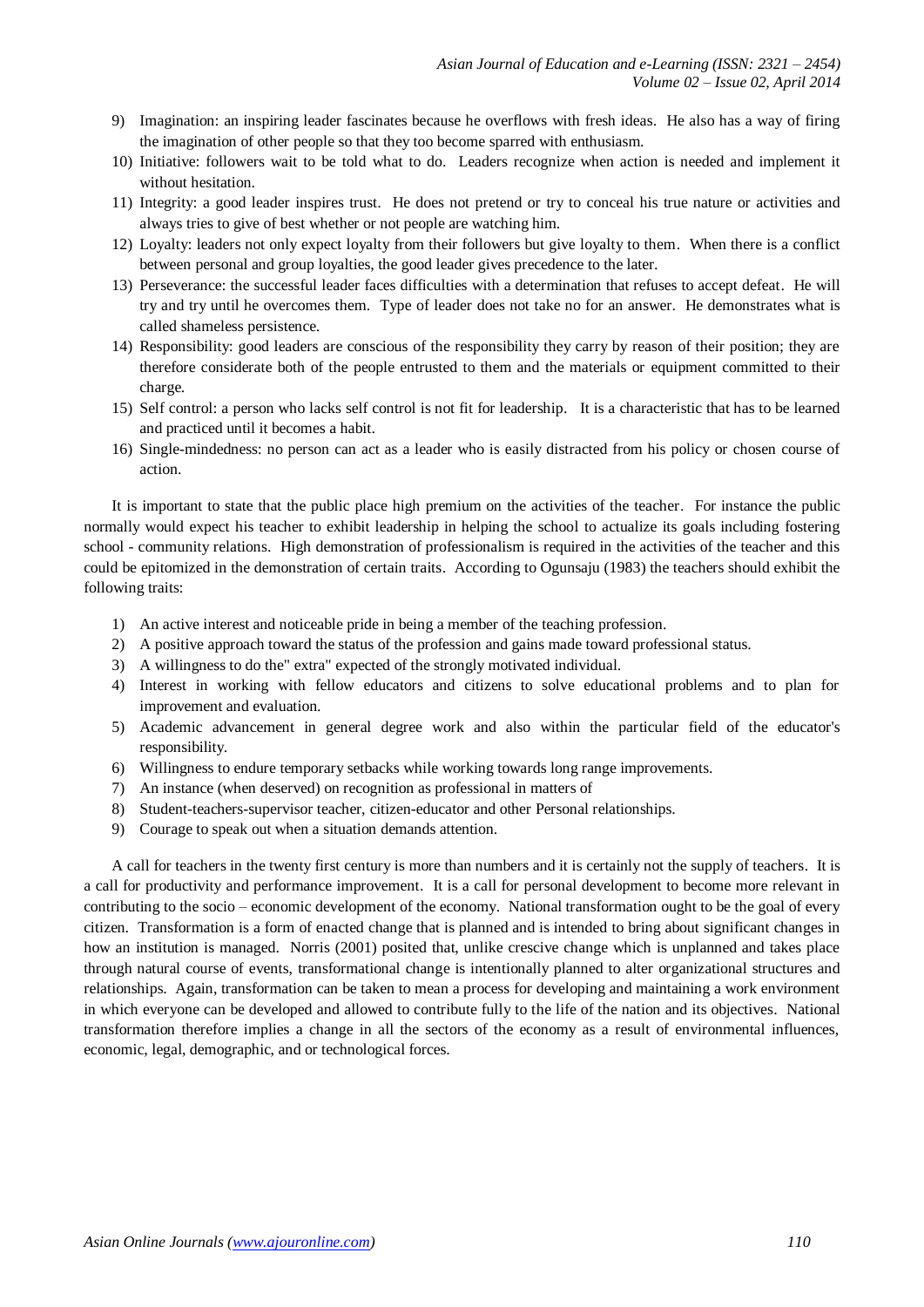# **2. A CALL FOR TEACHERS' PERFORMANCE IMPROVEMENT AND PERSONAL DEVELOPMENT**

A call for teachers in the 21st century is a clarion call. It is a call to performance improvement and personal development. A good number of teachers today at the secondary school level specifically are still with their entry qualifications into the teaching force. Performance improvement is the needed drug for our ailing standard of education. The teachers' performance improvement could be made possible through the following:-

- a) Computer appreciation and awareness. With the current technological advances in most economics of the world, the need for teachers to be computer literate becomes necessary. That we are in the age of information technology is not an over statement. The question then is how many teachers are computer literate? It is a paradox that our students have a better understanding of the computer in terms of utilization than the teachers. How then can we effective perform our duties as the custodian of knowledge and centre between knowledge and learning? Our teaching efforts and overall performance would be improved if we possess the knowledge of computer. Internet services are available to aid our lesson preparations to produce the students the society desire. A teacher in this generation should strive to own a computer set, be it desktop or laptop. If we wish to remain relevant any have any hope of engaging future generations into learning, we need to get smarter about information communication and technology (ICT) devices.
- b) Reading and research. Closely related to the above is reading and research. Reading and research creates new information in the life of the reader and researcher. Soaring academically is a function of reading and research. In Nigeria generally, there is a poor reading culture. The best way to hide anything from a Nigerian is to put the thing in a book or printed material. A call for teachers in this dispensation is a call to reading and research efforts. There is always something new in both the printed and electronic materials that could be useful in the teaching and learning process. In this age of information technology, it would be embarrassing if the student have more information than the teachers on some basic concepts. Research is a fundamental phenomenon in any educational endeavour in the present dispensation. Teachers need adequate information to keep them above their students in all academic activities.
- c) Personal Development. Personal development is critical to performance improvement in the teaching profession. It is out of place for any teacher to still remaining with the qualification at the last graduation or entry qualification to the teaching profession. There is need for an additional qualification to remain relevant in any given organization. Attendance to workshops and seminars are necessary. Some teachers still remain with the qualification at the last graduation or entry qualification to the teaching profession. There is need for an additional qualification. To remain relevant in any given organization. Attendance to workshops and seminars are necessary parameters for performance improvement. A part from seminar and workshop attendance, teachers ought to be engaged in professional in- service Programme.

## **3. THREATS TO A CALL FOR TEACHERS**

The following constitute a big threat to a call for teachers.

- i. Poor remuneration: Teachers in Nigeria are poorly paid compared to their counterparts in other parts of the world. Wage disparity is a problem in Nigeria. Secondary school teachers are not well paid. The take-home pay of an average secondary school teacher is less than what a messenger in the private sector takes. This situation reduces the level of commitment on the part of the teachers. The current pay level does not attract job satisfaction; for job satisfaction leads to job performance. Poor remuneration is the reason for moonlighting among most secondary school teachers. Most female teachers compete favourably with the market traders in terms of sales of goods of different sort as the male teachers are majorly "okada" riders all these activities are aimed at improving the economic security of the teachers.
- ii. Problem of insecurity: Nigeria in recent times has been bewildered by insecurity on every side of the economy. Boko-Haram insurgency in the north, kidnapping in the south-east/south-south, OPC activities in the west make commitment to duty impossible. Fear of the unknown has made most teachers to abandon their places of primary assignment. Recently, some secondary schools were attacked in the North Eastern part of Nigeria and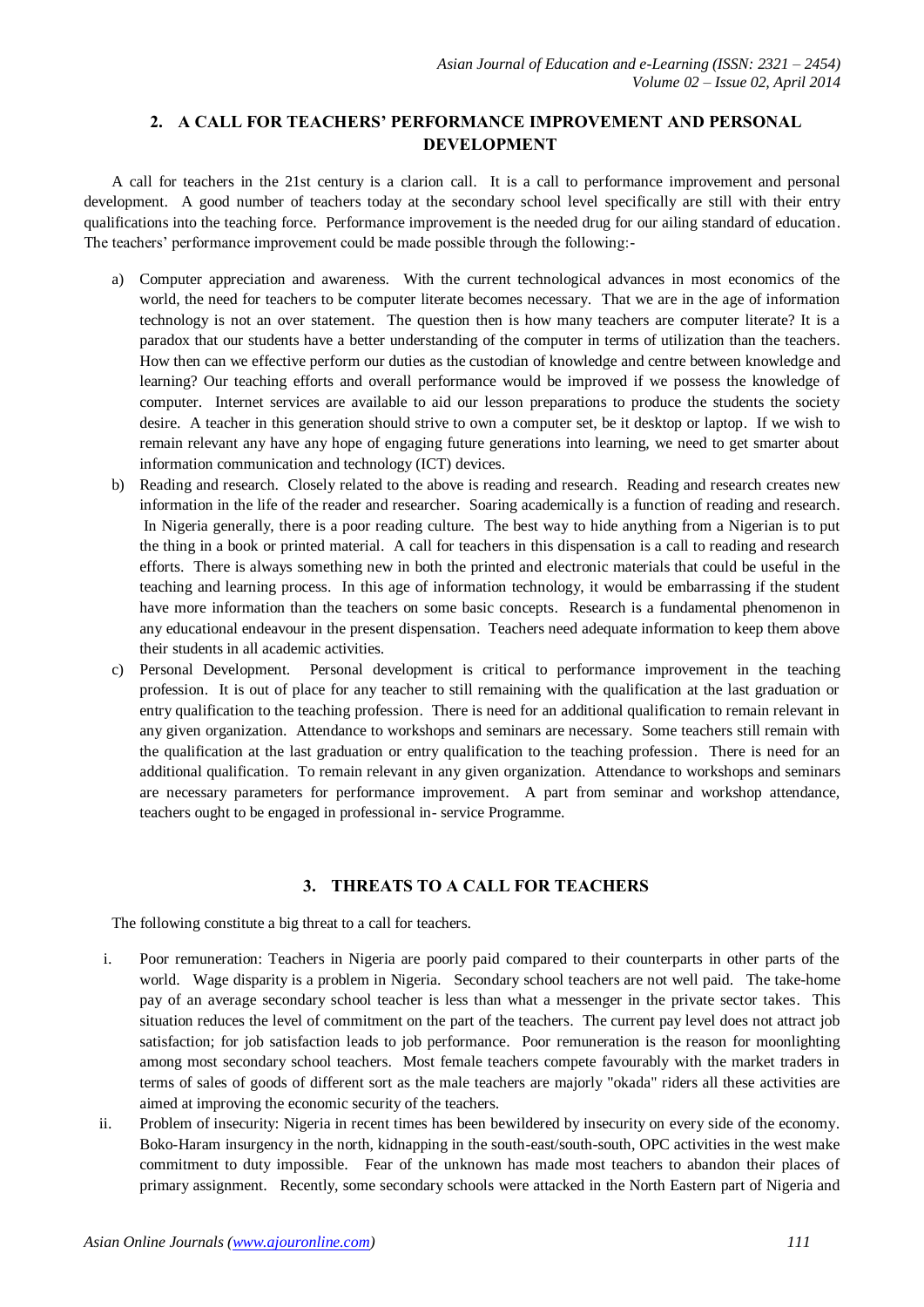so many students lost their lives. The economic insecurity in the teaching job specifically is a cancer worm that has destroyed the educational system. Teachers' salaries and other benefits are delayed or absolutely denied. The take pay does not meet up with the challenges of the economy in terms of the living standard.

iii. Corruption in high places: corruption is one of the cancer warms that have eaten deep into the fabrics of the people in power. Education leaders are not free in spite of the perfect excuses generated by them. Recently, an audit conducted by the state universal basic education board, revealed that the payment vouchers were replace with names of ghost workers. The corruption level tends to be very high enough to threaten our education system.

## **4. RECOMMENDATIONS**

It is the recommendation of this paper that

- 1) Both the state and the federal government should provide a conducive environment for teachers to operate by way of organizing workshops and Seminars for the teacher's productivity improvement. The cluster schools model of teacher's performance improvement could be used to advantage. By this method teachers gather in clusters for capacity building or professional development Programme. Schools in the district or zone are grouped in tens, to form a cluster. The following are some of the components of the cluster school model: sensitization meeting; sit- in - observation; needs assessment; classroom intervention; cluster teacher meetings and report writing. Training institutions with education bias are engaged in the Programme. Experienced teachers in the training institutions act as mentors to the teachers in the clusters based on subjects.
- 2) Secondary school education should be properly funded: this should include improved payment in the salary structure of the teachers. Allowances and other payments made to teachers should be appetizing enough to warrant total commitment of the teachers. The government should be honest enough as to devote 36% of the budgetary allocation to funding education and education related programmes. Salaries of teachers should be paid as at when due and not in arrears.
- 3) Provision of computer sets in all secondary schools: equipping the schools with computer set would reduce the computer illiteracy burden. Nothing stops the government and public spirited individuals from donating laptops to the teachers.

## **5. CONCLUSION**

The teacher is the only instrument for positive change in the society. As the centre between knowledge and the learning, its call is unto performance improvement. The teacher is the hub of the nation's education system. The quality of our education system is dependent on the quality of our teachers. Computer Appreciation Programme is a must for all teachers, the opportunity must not elude any teacher. In the words of Huainanzi cited by Ale (2012) opportunities are changing ceaselessly. Those who get there early have gone far while those who got there too late cannot catch up. As the sun and the moon go through their courses, time does not go along with people. Therefore, sades do not value huge jewels as much as the value little time. Time is hard to find and easy to lose. Let us therefore, as teachers improve our performance level to be on top of our situations and challenges.

#### **6. REFERENCES**

- Ale, S. O., "Creating a sustainable knowledge base and innovative national economy". Text of the convocation lecture at the 4th Annual Convocation of Kogi State University. Anyigba. 2012
- Farrant, J. S., "Principles and practice of Education". England: Long-man Group ltd. 1980.
- Norris, B. D., "Transformation diversity and organizational change within institutions of higher education". South African Journal of Education. vol 21 no 4, 120-128. .2001.